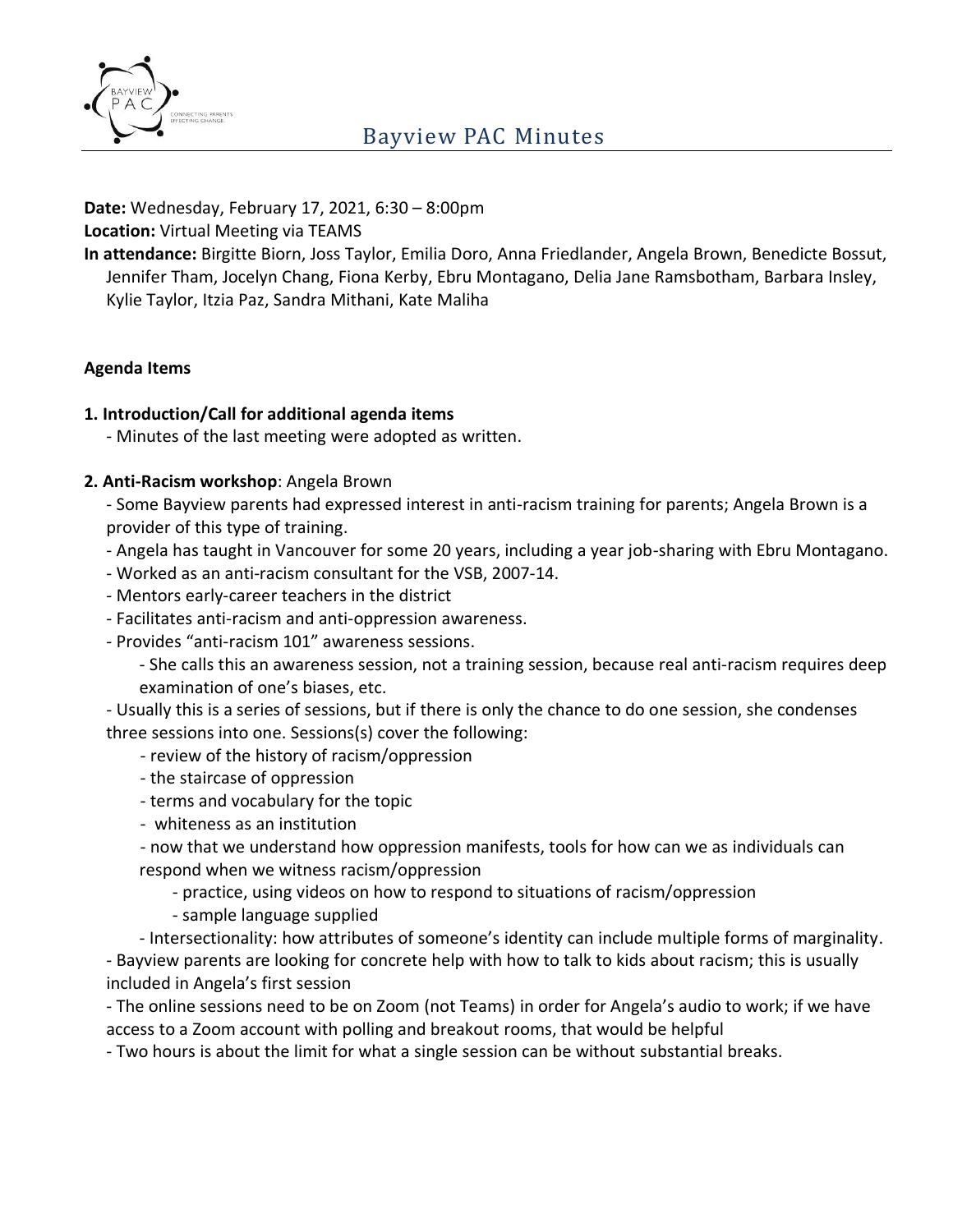

# **3. Principal's update:** Birgitte Biorn

- Saleema Noon body science (sexual health) workshops

- We have booked for May 10 (parent session) and May 11 (all day in school)
- Very science-focused approach
- \$900 for the entire program

- Sometimes the public health nurse helps with body science, but the nurse is too busy with Covid stuff this year

- This year, Saleema has pre-recorded a series of videos for student components, to be watched alongside one of the educators, who attends online for questions, etc. The videos would then be available for kids and parents to watch, for the following 30 days

- In order to keep with cohorts, delivery gets a bit more complicated because of mixes of ages within the cohorts.

- For the parent component, it might be a live online conversation (the evening before the in-class component).

- New program for 9-13 preteens: Growing Up Game Plan, which is to replace iGirl and iGuy programs, to avoid binary gender division of the programming.

## - Renewal of the Option 4 schooling track

- Option 4 attendance has been extended to the end of the school year.
- Option 4 students can return to school March 1 if desired, or stay at home and keep school spot.
- As of September, they don't plan to offer this option again

- Joss notes that since our last meeting, the Bayview PAC executive sent a letter to VSB in support of Option 4. There was no time to seek wider parent input, so we went ahead and decided to send the letter. Jen Tham (option 4 parent) thanks the PAC for adding their support.

## - Mask use

- Staff and students have received new three-ply masks to use in school; there are enough for two masks for each student (K-7).

- Tomorrow Birgitte will communicate new mask protocols for staff: staff are now required to wear a mask when indoors with students, unless sitting at their desk away from others, or eating/drinking.

- Visors on their own aren't allowed—they must be combined with masks.

- Staffing update: Brett Whitelaw is off until spring break, so Ms Cassie will stay in the library a bit longer. She will work on author visits and maybe order some new books.

- Pink shirt day is next week. The shirts look great! There will be a special assembly that morning. - Tomorrow Birgitte is meeting with Dave from Habitat Playgrounds. The main focus at this point is on the intermediate playground. Suggestion from Jeff Permain of VSB grounds for Birgitte: gather information from the playground committee re. a short list of existing equipment to keep, and take that to Dave to see what could be reconfigured; Dave will suggest possible additional equipment to complement what we have. The primary playground will need significant changes to fit in the new space.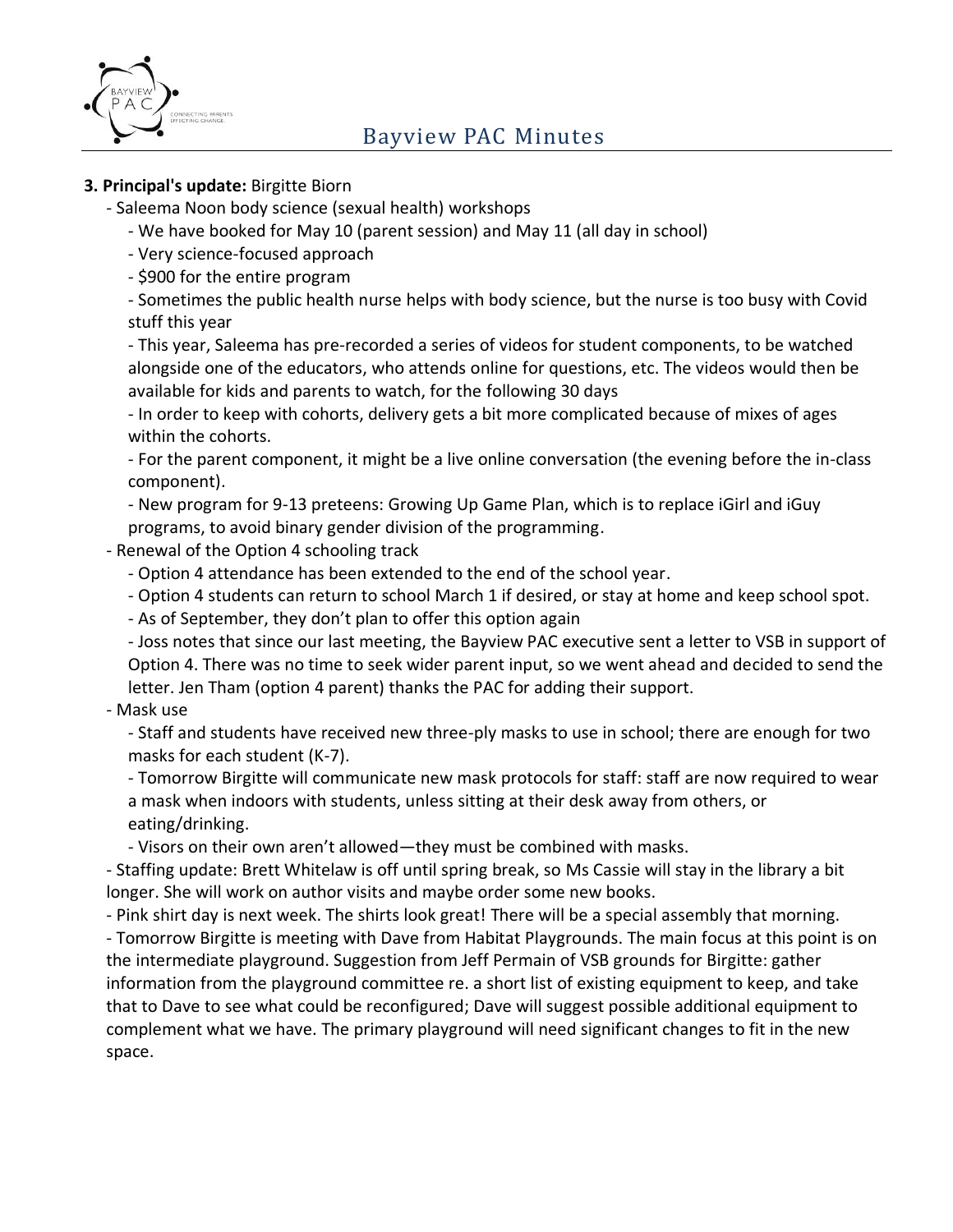

# **4. Teachers' update**: Benedicte Bossut (Ms B)

- Thank you to the PAC for all the activities you do for us.

- Last week's kindness week activities were great; thank you to Emilia and Yuka for making it happen.

- Div. 12 (Sue Kochan): Working on kindness this month. Built a kindness tree and shared ideas for acts of kindness.

- Div 2 (Mr T): Just finished a unit on Ancient Egypt; now doing chemistry. Painting bears and bird houses.

- Div. 8 (Ms Taylor): Studying bears as the main theme for projects. Created a structure for polar bears from craft items. Many outdoor and nature activities.

- Div 7 (Ms Linton): Learning about chum salmon; the salmon eggs should hatch in the next couple of weeks; learning about Black history and Canadian civil rights; another big thank you to Emilia and Yuka. - Div 3 (Ms Montagano): Learning about biodiversity in life science; going to the bog every week, which was especially fun during the hail/snow storm last week. Students are working on passion projects, with a great range of interests. Also doing a virtual visit to UBC's Museum of Anthropology next week. - Div. 1 (Ms B): Focusing on Black History Month; passion projects on a range of interests. Tomorrow, we will have a live viewing of the Perseverance rover landing on Mars.

- All the intermediates are currently attending an online UBC Geering Up tinker-cad project: coding shapes to be printed 3-D.

- Sandra asks Benedicte about whether a barrier might be more comfortable for teaching than a mask. Benedicte: it depends on individual teaching styles. She usually wears her mask all day, and it can be challenging to project her voice, but it has been doable; she takes regular breaks. Birgitte: a barrier would be challenging, because most teachers move around quite a bit.

# **5. New-school fundraising update:** Joss Taylor for Kelly Ryan

- There are a few things in the works, but nothing concrete to report at this moment.

## **6. Treasurer's update:** Emilia Doro

- Regular account: \$28,755.21,

- Term deposits: escalating term \$31,600; cashable 30-day lockout \$10,000; non-redeemable annual term \$15,000.

- Gaming account: \$6401.75

- There have been developments in taking online payments. Paypal, after 14 years, is now requiring registered-organization documentation that does not exist for a PAC. After much fruitless work on this by Joss, we have switched to using Stripe, which is working well. Stripe did require personal information from one PAC member to certify the existence of an individual identified as manager of the account; Joss has provided her information for the Stripe account, so that will have to be changed to someone else when Joss eventually exits her PAC position.

- The other option would have been to apply for a business registration number with Canada Revenue, but that would involve tax complications, so best to avoid if possible.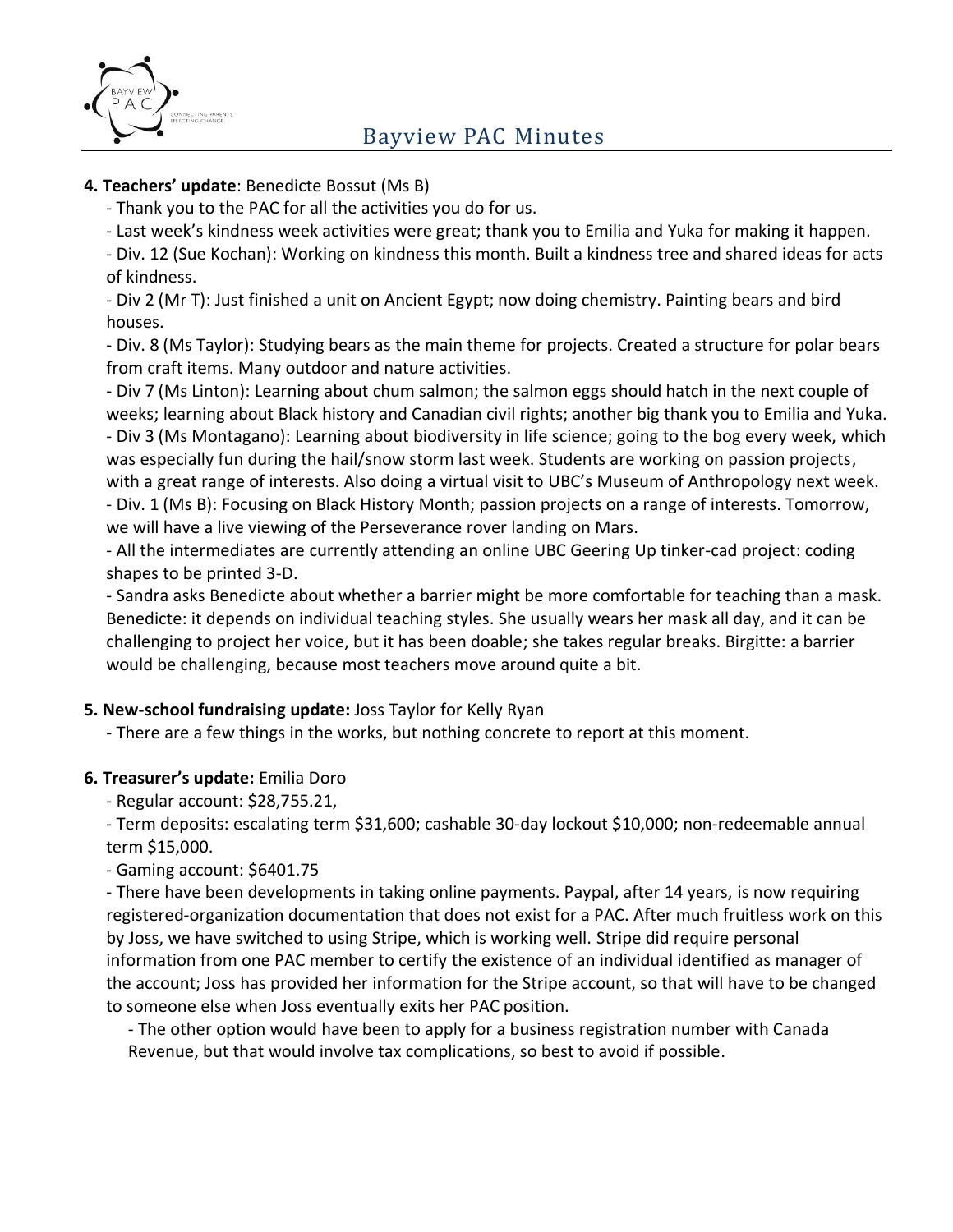

## **7. Plant sale:** Itzia Paz

- Plan nurseries are pretty much dead at the moment. The only option for now is to make a list of plants we would like to carry, and see what we can get from the providers. The hanging baskets will be from a different supplier.

- We would have to sell as pre-sale on the website. Itzia will provide pictures for the website.

- Best to have a weekend-only delivery. The weekday deliveries with the Christmas plants did not go so well.

- Suggestions for dates (Mother's Day is Sun. May 9)

- Hanging baskets on May 8

- Bedding/veggie plants later?

- Itzia, Anna, and Joss can come up with timing for the plants—maybe a week or two after the hanging baskets

- Kylie suggests earlier for veggie seedlings, but Itzia notes that those seedlings are too delicate for our kind of sale and delivery.

# **8. Kindness Week activities recap:** Joss and Emilia

- \$625 came in (gross) from candy cone sales.

- Hot chocolate left over from IGA's pancake breakfast donation was distributed over a couple of days.

- 200 coloring sheets were put on construction paper; these were colored by the kids, then taken to David Eby's office for distribution to Steeves Manor residents.

- Huge thank you to Yuka and Emilia for pulling off all these activities

## **9. Pink Shirt Day (Feb. 24) and shirt sales update:** Joss Taylor

- We sold 115 of the printed pink shirts.

- We received some comments regarding sizing information: the separation of adult and kid sizes into separate items proved confusing.

## **10. Staff Appreciation (March):** Jocelyn Chang

- Staff appreciation day is happening, in modified format.

- Scheduled for the week before Spring Break, on Thursday, March 11. Student leadership is thinking of doing a spirit day that Wednesday.

- Since parents can't send home cooking as usual, we will have catered sandwiches/salads.

- Jocelyn has contacted three places; staff could let us know whether they would prefer that we do individually wrapped items on platters, or brown-bagged lunch combos.

- Will not put individual gifts together, but will work with Itzia to bring up some planters or baskets to go outside each classroom.

- Jen asks: is there a budget for this? Jocelyn: in the past, it's been mostly a volunteer potluck, with no budget. We will have to figure out the budget—around \$8-10 per staff member (33 staff). Probably a max of about \$500.